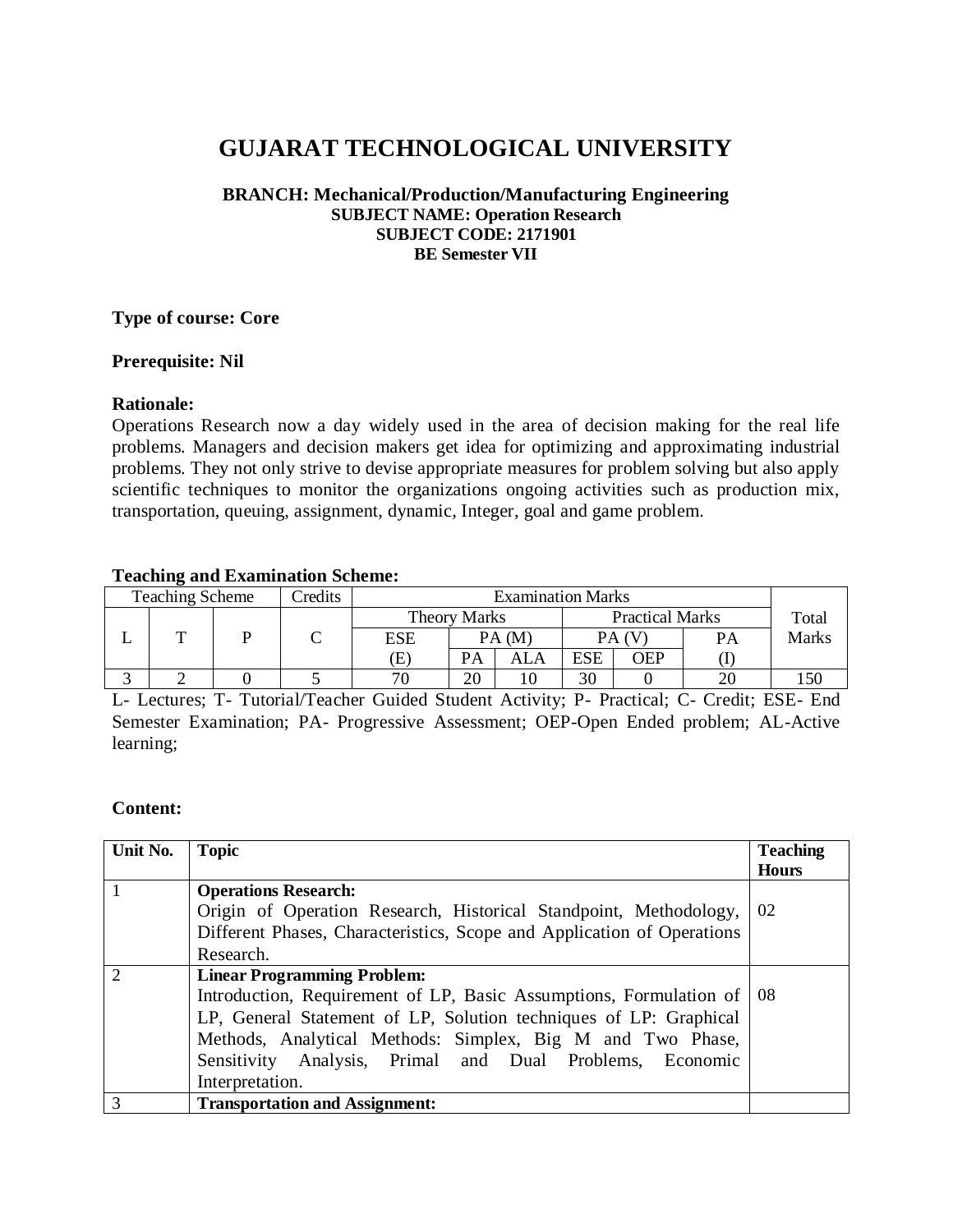|                | Transportation Problems definition, Linear form, Solution methods: North<br>west corner method, least cost method, Vogel's approximation method.<br>Degeneracy in transportation, Modified Distribution method, Unbalanced<br>problems and profit maximization problems. Transshipment Problems.<br>Assignment Problems and Travelling sales man Problem. | 06 |  |  |
|----------------|-----------------------------------------------------------------------------------------------------------------------------------------------------------------------------------------------------------------------------------------------------------------------------------------------------------------------------------------------------------|----|--|--|
| $\overline{4}$ | <b>Queuing Theory:</b>                                                                                                                                                                                                                                                                                                                                    |    |  |  |
|                | Basis of Queuing theory, elements of queuing theory, Kendall's Notation,<br>Operating characteristics of a queuing system, Classification of Queuing                                                                                                                                                                                                      | 05 |  |  |
|                | models, Preliminary examples of M/M/1: <sup>OO/FCFA</sup>                                                                                                                                                                                                                                                                                                 |    |  |  |
| 5              | <b>Inventory Control:</b>                                                                                                                                                                                                                                                                                                                                 | 04 |  |  |
|                | Inventory classification, Different cost associated to Inventory, Economic<br>order quantity, Inventory models with deterministic demands, ABC analysis.                                                                                                                                                                                                  |    |  |  |
| 6              | <b>Replacement theory:</b>                                                                                                                                                                                                                                                                                                                                | 03 |  |  |
|                | Introduction, Replacement of capital equipment which depreciated with time,<br>replacement by alternative equipment, Group and individual replacement<br>policy.                                                                                                                                                                                          |    |  |  |
| $\overline{7}$ | <b>Game Theory:</b>                                                                                                                                                                                                                                                                                                                                       |    |  |  |
|                | Introduction, Characteristics of Game Theory, Two Person, Zero sum games,                                                                                                                                                                                                                                                                                 | 04 |  |  |
|                | Pure strategy. Dominance theory, Mixed strategies (2x2, mx2), Algebraic and<br>graphical methods                                                                                                                                                                                                                                                          |    |  |  |
| 8              | <b>Decision Theory:</b>                                                                                                                                                                                                                                                                                                                                   |    |  |  |
|                | Introduction, Decision under certainty, Decision under risk, Decision under<br>uncertainty: Laplace criterion, MaxiMin criterion, MiniMax criterion, savage                                                                                                                                                                                               | 04 |  |  |
|                | MiniMax regret criterion, hurwicz criterion, Decision tree.                                                                                                                                                                                                                                                                                               |    |  |  |
| 9              | <b>Project Management:</b>                                                                                                                                                                                                                                                                                                                                | 06 |  |  |
|                | Introduction to PERT and CPM, critical Path calculation, float calculation and                                                                                                                                                                                                                                                                            |    |  |  |
|                | its importance. Cost reduction by Crashing of activity.                                                                                                                                                                                                                                                                                                   |    |  |  |
|                | <b>Total Hours</b>                                                                                                                                                                                                                                                                                                                                        | 42 |  |  |

## **Suggested Specification table with Marks (Theory):**

| <b>Distribution of Theory Marks</b> |          |  |                                                           |    |    |  |  |
|-------------------------------------|----------|--|-----------------------------------------------------------|----|----|--|--|
|                                     |          |  | R Level   U Level   A Level   N Level   E Level   C Level |    |    |  |  |
|                                     |          |  |                                                           |    |    |  |  |
| 10                                  | 15<br>15 |  | 10                                                        | 10 | 10 |  |  |

# **Legends: R: Remembrance; U: Understanding; A: Application, N: Analyze and E: Evaluate C: Create and above Levels (Revised Bloom's Taxonomy)**

Note: This specification table shall be treated as a general guideline for students and teachers. The actual distribution of marks in the question paper may vary slightly from above table.

## **Reference Books:**

1. Operations Research: An Introduction by Hamdy Taha, Pearson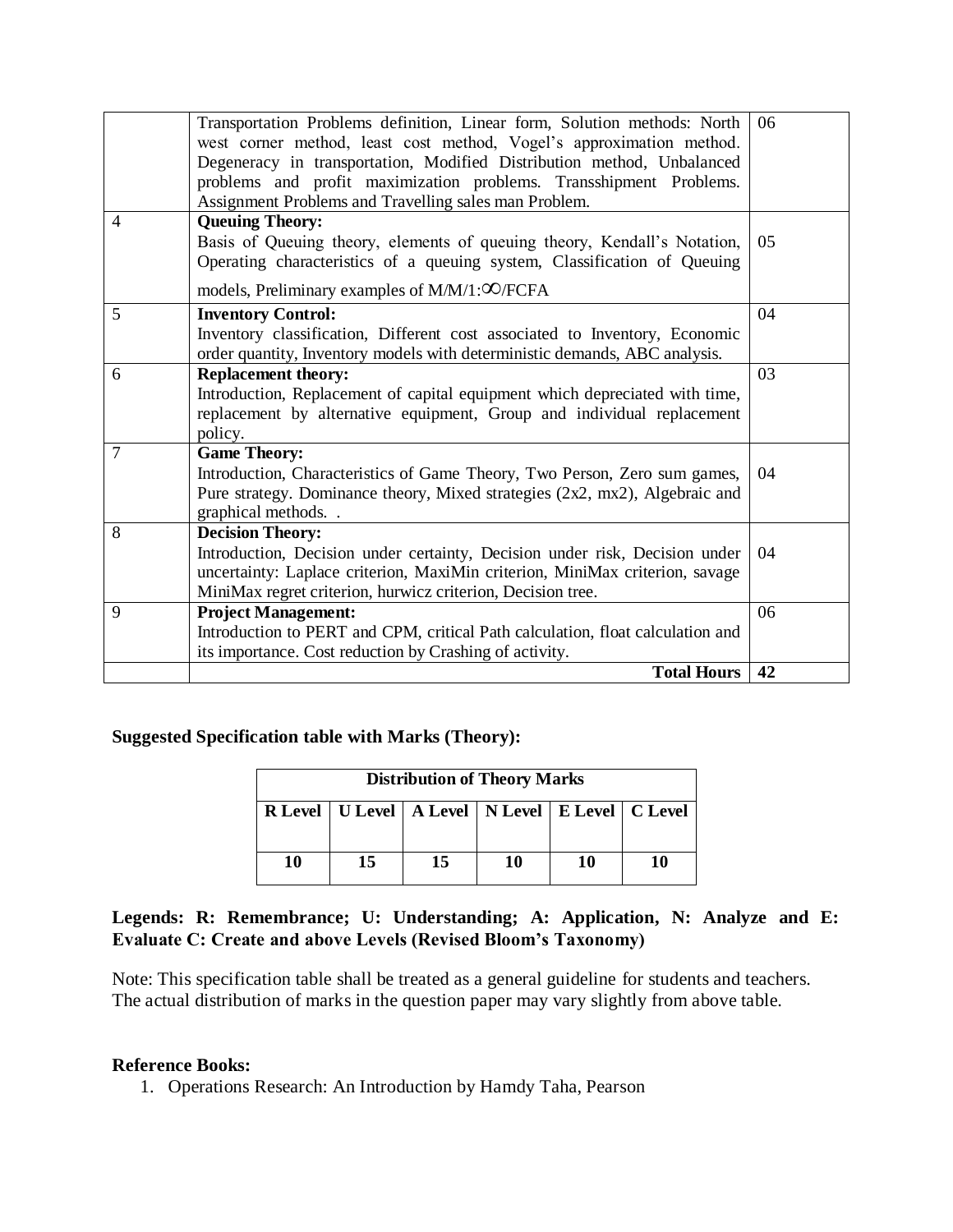- 2. Operations Research by A M Natarajan, P Balasubramani, A Tamilarasi, Pearson Education Inc
- 3. Operations Research by P Mariappan, Pearson
- 4. Operations Research by H N wagner, Prentice hall.
- 5. Optimization in Operations Research by Ronald Rardin, Pearson Education Inc.
- 6. Operations Research by R. Paneerselvam, Prentice Hall of India Pvt. Ltd.
- 7. Quantitative Techniques in Management by N D Vohra, Tata McGraw-Hill

# **Course Outcome:**

After learning the course the students should be able to:

- 1. Students will be able to describe characteristics and scope of OR.
- 2. Students will be able to define and formulate mathematical problems.
- 3. Students will be able to select optimal problems solving techniques for a given problem using LP.
- 4. Students will be able to formulate and solve transportation, travelling sales man and transshipment problems.
- 5. Students will be able to formulate and solve optimization problems related to job/ work assignments.
- 6. Students will be able to demonstrate and solve simple models of Game theory.
- 7. Students will be able to evaluate optimum solution using dynamic programming for different applications.
- 8. Students will be able to choose / devise appropriate queuing model for practical application.
- 9. Students will be able to solve different problems related to Network.

# **List of Experiments:**

- 1. Exercise on definition, formulation of linear programing problems.
- 2. Exercise on Graphical solution of linear programing problems
- 3. Exercise and case problems on Simplex, Big M and Two phase LP Problems
- 4. Exercise and case problems on Dual and Primal LP Problems
- 5. Exercise and case problems on Sensitivity Analysis
- 6. Exercise and case problems on Transportation and Transhipment Problems.
- 7. Exercise and case problems on Assignment and Travelling sales man Problems
- 8. Exercise and case problems on Queuing theory
- 9. Exercise and case problems on Game theory
- 10. Exercise on Inventory model
- 11. Exercise on Replacement theory
- 12. Exercise and case problems on PERT/CPM

# **Design based Problems (DP)/Open Ended Problem:**

- 1. Industrial Problems of Linear Programming
- 2. Industrial Problems on Transportation
- 3. Industrial Problems on Assignment
- 4. Industrial Problems on Queuing
- 5. Industrial Problems on PERT and CPM